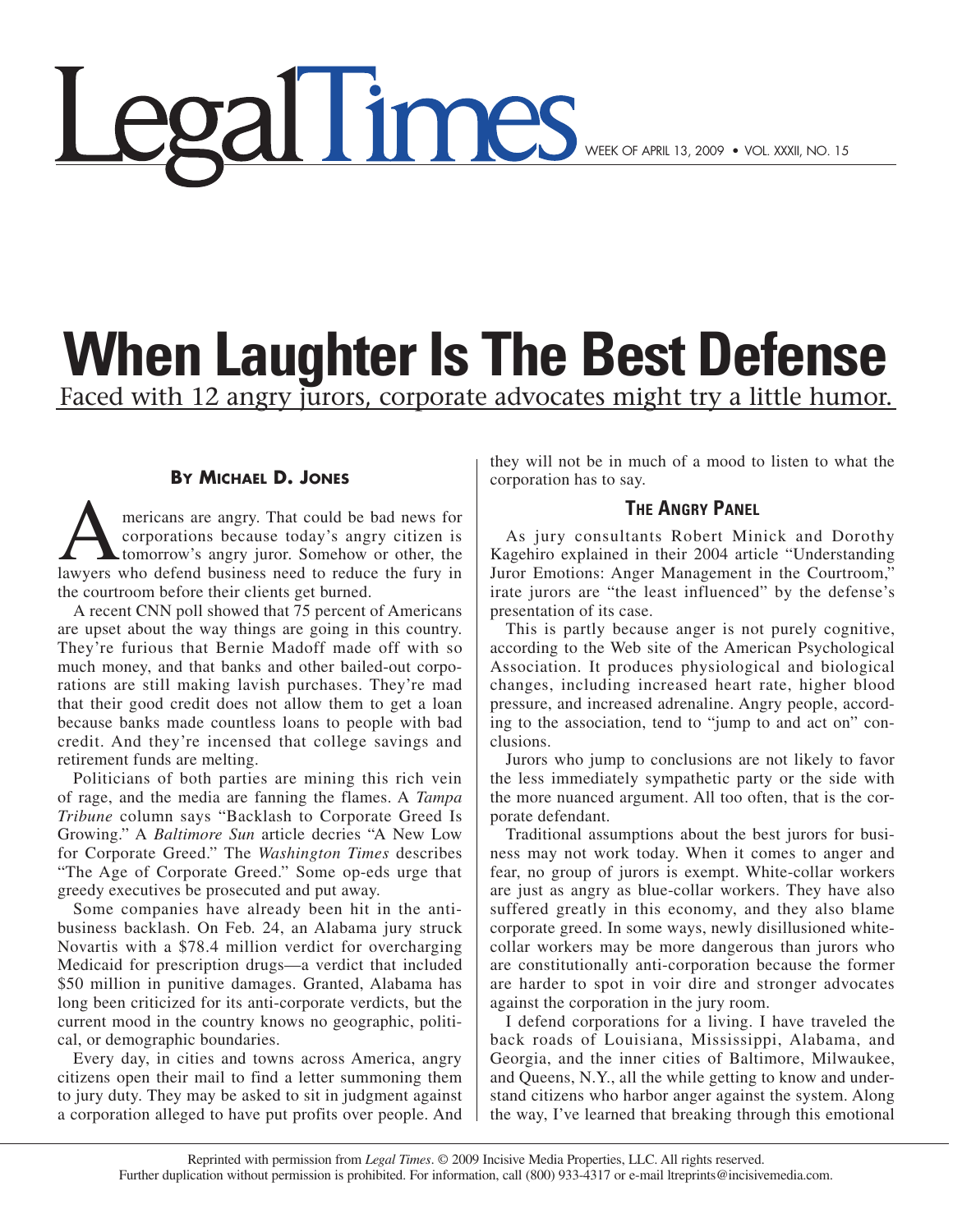barrier requires more than a logical presentation in the courtroom.

Two of the most potent tools for swinging the incensed jury panel are humor and emotional redirection.

#### **Time to Laugh**

The American Psychological Association suggests humor as a mechanism for individuals trying to control their own anger. Laughter can also be used to great effect in the courtroom. I have certainly found humor to be an effective tool when representing unpopular defendants in hostile jurisdictions.

As a fundamental matter of biology, it is difficult to laugh and rage at the same time. It doesn't matter why a person laughs. When she chuckles or giggles or guffaws, the whole world seems a better place. As Mark Twain wrote, "Humor is the great thing, the saving thing. The minute it crops up, all our irritation and resentments slip away, and a sunny spirit takes their place."

Laughter does have to be used carefully. As jury consultant Laurie Kuslansky notes in her insightful 2004 article "A Serious Look at Humor in Litigation," humor that works in the courtroom does not come at the expense of a litigant or witness who may be hurt and with whom the jury will then sympathize. Appropriate humor "brings consensus, provides comic relief, or is self-disclosing, universal, and honest."

A self-deprecating reference to the lawyer's own human frailty, for instance, forces jurors to focus on him as a fellow human being. When the jury laughs after I note as I run my hand over my obviously balding head that I "lost my Afro" many years ago, it relieves the tension in the courtroom, eases my own sense of follicle grief, and makes it harder to dislike me and my client.

One of the most effective, and perhaps safest, methods is to make the jury feel as if they're watching one of those beloved buddy movies, like the *Lethal Weapon* series with Mel Gibson and Danny Glover or *48 Hours* with Eddie Murphy and Nick Nolte. Those movies are characterized by witty, fast-paced exchanges between two ultimately lovable characters.

The main stumbling block to this approach—besides the importance of not joking around at a serious moment during the trial—is that it requires great chemistry between co-counsel. You've got to be able to toss the conversational ball back and forth. If one of you comes across as irritated or uncomfortable, you will only make it easier for the jury to be irritated with you.

Once during a closing argument, I commented that my co-counsel was much older than me. The jury snickered. Taking the cue, my co-counsel stood up and objected to being called old. Despite the seriousness of the case and the charges against our client, the jury, and even the judge, burst into laughter. After that, it was hard for our opponents to whip up any real anger against us or our clients.

Another way to use humor in a nonconfrontational way is through trial exhibits. In that same case, the jury was visibly amused by a graphic that showed all three opposition experts stacked on top of each other like circus clowns. They came tumbling down after the base on which they stood crumbled because, as I noted, their case condemning my client was built on a "weak, wobbly, unscientific foundation." Later even one of our opponents acknowledged the power of that humorous graphic. And the jury cheerfully recalled the interaction between me and my co-counsel.

#### **Feel Something Else**

Sometimes humor alone will not tame the irate juror. Effective anger management also means helping the jury to substitute one less-favorable emotion for another more favorable. The premise here is that often logic alone cannot stop the flow of strong emotions. If a jury is determined to shed tears, rather than try to talk them out of it, give them a different victim to cry for.

My opponent in a negligence lawsuit tried to bring the jury to tears for his client, a senior citizen severely injured in a car accident in pre-Katrina New Orleans. I had started out representing the automobile manufacturer, but after the manufacturer was dismissed from the case, the company asked that I stay to represent the suburban dealership, which was scared to death of what might happen before an inner-city New Orleans jury. I had gone to college in New Orleans and grew up in northern Louisiana, where I regularly spoke to church audiences, so the Bible belt culture is quite familiar to me.

My opponent had cautioned me that I had no chance. At trial he set out to stoke prevalent David-versus-Goliath sentiment, while looking for opportunities to point out that I was a "Washington lawyer" from a large firm.

In his closing argument, he waxed eloquent about how sad it was that his client was wheelchair-bound for the rest of her life. Rather than try to tamp down this natural emotion, I actually set out to ratchet up the emotional temperature but move it in another direction—toward the defense.

My opponent argued how awful it was that the negligence of the car dealership, in making faulty repairs to his client's brakes, had left his client paralyzed. Anticipating this approach, I had chosen as my corporate representative not the dealership owner or the manager, but the shy brake mechanic who had worked on the car. I argued how unfair it was to leave this cloud hanging over his head. I quoted *Proverbs* about a good name being "greater than riches" and Shakespeare's *Othello* about the value of a good reputation. I even used his small flashlight during closing argument to "shine the light on the evidence." By the time I was done some two hours later, the expected sobs for the injured grandmother had turned into tears for the falsely accused brake mechanic.

When the jury came back with a verdict for my client, it was my opponent who, to everyone's surprise, wept audibly. Instead of a lone individual seeking justice from an uncaring corporation, the case became about two ordinary